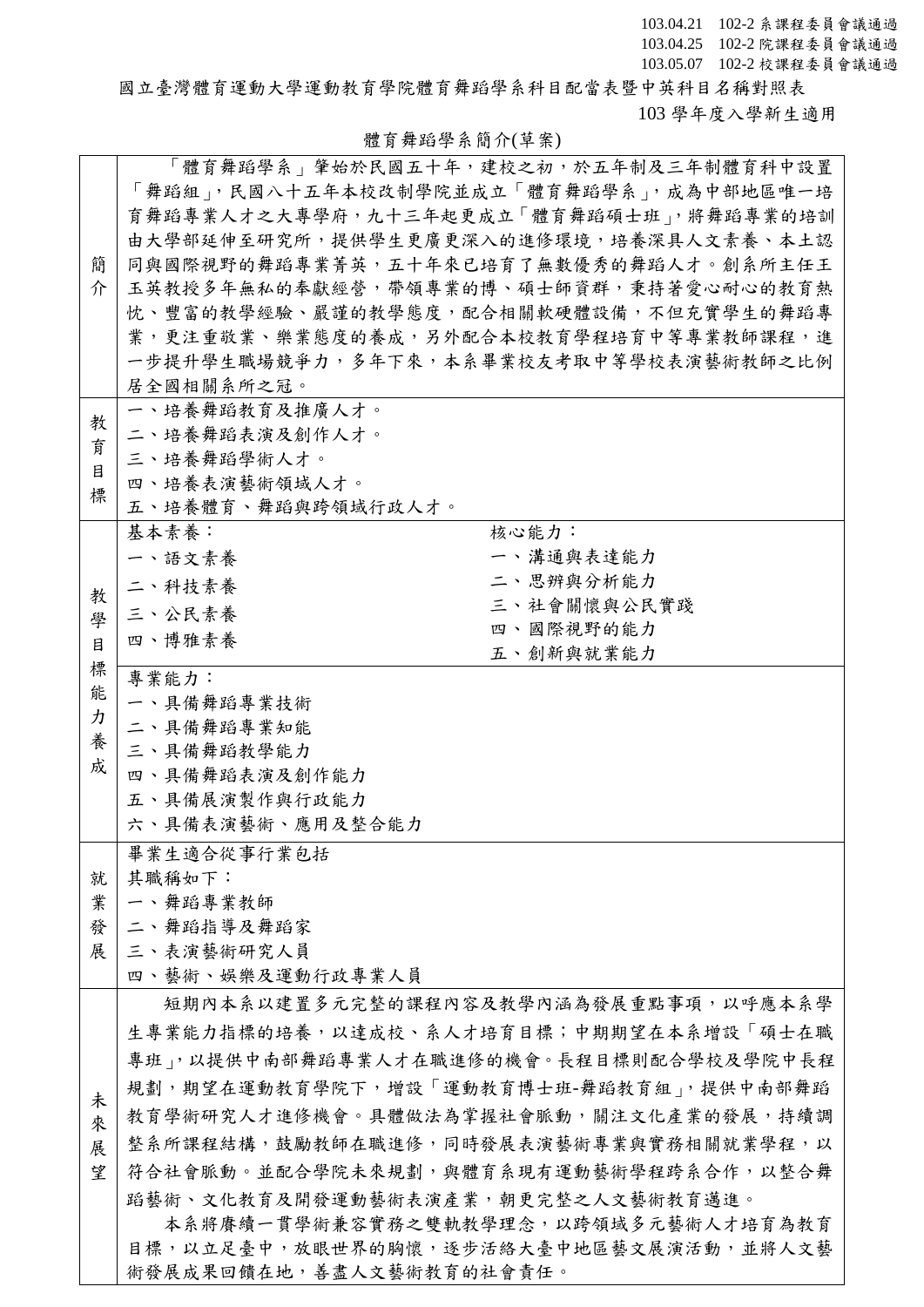103.04.21 102-2 系課程委員會議通過 103.04.25 102-2 院課程委員會議通過 103.05.07 102-2 校課程委員會議通過

#### 103 學年度體育舞蹈學系四年制課程配當總表(草案)

| 共計 131 學分 |  |  |
|-----------|--|--|
|           |  |  |

|                      |             |                |                | 第一學年           |                |                | 第二學年                                                                                                                                                                                                            |                |                  |                  |                  | 第三學年           |                  |                | 第四學年             |                |                  |                |                         |
|----------------------|-------------|----------------|----------------|----------------|----------------|----------------|-----------------------------------------------------------------------------------------------------------------------------------------------------------------------------------------------------------------|----------------|------------------|------------------|------------------|----------------|------------------|----------------|------------------|----------------|------------------|----------------|-------------------------|
|                      |             | 上              |                |                | 下              | 上              |                                                                                                                                                                                                                 | 下              |                  | 上                |                  | $\top$         |                  | 上              |                  |                | $\top$           |                | 合計                      |
|                      |             | 學              | 小              | 學小<br>分時分時     |                | 學分             | 小時                                                                                                                                                                                                              | 學分             | 小時               | 學分               | 小時               | 學分             | 小時               | 學分             | 小時               | 學<br>分         | 小時               | 學分             | 小時                      |
|                      | 學<br>必      | 5 <sup>5</sup> | 6              | 5              | 6              | $\overline{0}$ | $\overline{0}$                                                                                                                                                                                                  | $\overline{0}$ | $\overline{0}$   | $\overline{0}$   | $\overline{0}$   | $\overline{0}$ | $\overline{0}$   | $\overline{0}$ | $\boldsymbol{0}$ | $\mathbf{0}$   | $\boldsymbol{0}$ | 10             | 12                      |
| 共同                   | 學<br>選學     | $\overline{0}$ | $\overline{0}$ | $\mathbf{0}$   | $\overline{0}$ | $8 - 10$       | $8 - 10$                                                                                                                                                                                                        | $8 - 10$       | $8 - 10$         | $\overline{0}$   | $\boldsymbol{0}$ | $\overline{0}$ | $\overline{0}$   | $\mathbf{0}$   | $\boldsymbol{0}$ | $\overline{0}$ | $\boldsymbol{0}$ | 18             | 18                      |
| 科                    | 必<br>軍<br>護 | $\overline{0}$ | $\overline{2}$ | $\overline{0}$ | $\overline{2}$ | $\mathbf{0}$   | $\boldsymbol{0}$                                                                                                                                                                                                | $\overline{0}$ | $\boldsymbol{0}$ | $\boldsymbol{0}$ | $\boldsymbol{0}$ | $\overline{0}$ | $\boldsymbol{0}$ | $\mathbf{0}$   | $\boldsymbol{0}$ | $\mathbf{0}$   | $\boldsymbol{0}$ | $\mathbf{0}$   | $\overline{4}$          |
| 校<br>訂               | 學<br>必      | $\overline{2}$ | $\overline{2}$ | $\overline{2}$ | $\overline{2}$ | $\overline{0}$ | $\overline{0}$                                                                                                                                                                                                  | $\overline{0}$ | $\overline{0}$   | $\overline{0}$   | $\boldsymbol{0}$ | $\overline{0}$ | $\overline{0}$   | $\overline{2}$ | $\overline{2}$   | $\overline{0}$ | $\boldsymbol{0}$ | 6              | 6                       |
| 科<br>E               | 術<br>必      | 1              | $\overline{2}$ | 1              | $\overline{2}$ | $\mathbf{0}$   | $\overline{0}$                                                                                                                                                                                                  | $\overline{0}$ | $\boldsymbol{0}$ | $\boldsymbol{0}$ | $\boldsymbol{0}$ | $\overline{0}$ | $\overline{0}$   | $\mathbf{0}$   | $\boldsymbol{0}$ | $\overline{0}$ | $\boldsymbol{0}$ | $\overline{2}$ | $\overline{4}$          |
| 事業                   | 學<br>必      | $\overline{2}$ | $\overline{2}$ | $\overline{0}$ | $\mathbf{0}$   | $\overline{4}$ | $\overline{4}$                                                                                                                                                                                                  | $\overline{4}$ | $\overline{4}$   | $\overline{4}$   | $\overline{4}$   | $\overline{4}$ | $\overline{4}$   | $\mathbf{0}$   | $\boldsymbol{0}$ | $\overline{0}$ | $\boldsymbol{0}$ | 18             | 18                      |
| 核<br>$\ddot{\omega}$ | 術<br>必      |                | 9 18 9         |                | 18             | 8(1)           | 16(2)                                                                                                                                                                                                           | 8(1)           | 16(2)            | 3(1)             | 6(2)             | 4(1)           | 8(2)             | 3(1)           | 6(2)             | 3(1)           | 6(2)             | 47(6)          | 94(12)                  |
| 系訂                   | 學選          | $\overline{0}$ | $\mathbf{0}$   | $\overline{0}$ | $\overline{0}$ | $\overline{0}$ | $\boldsymbol{0}$                                                                                                                                                                                                | $\overline{0}$ | $\boldsymbol{0}$ | $2 - 4$          | $2 - 4$          | $2 - 4$        | $2 - 4$          | $2 - 4$        | $2 - 4$          | $2 - 4$        | $2 - 4$          | 8-16           | $8 - 16$                |
| 科<br>E               | 術<br>選      | $\overline{0}$ | $\overline{0}$ | $\overline{0}$ | $\overline{0}$ | $\overline{0}$ | $\boldsymbol{0}$                                                                                                                                                                                                | $\overline{0}$ | $\boldsymbol{0}$ | $2 - 5$          | $4 - 10$         | $2 - 5$        | $4 - 10$         | $2 - 5$        | $4 - 10$         | $2 - 5$        | $4 - 10$         | 8-16           | 16-32                   |
|                      | 學科<br>小計    |                | 9 12 7         |                |                |                | $10$ 12-14 12-14 12-14 12-14                                                                                                                                                                                    |                |                  | $6 - 8$          | $6 - 8$          | $6 - 8$        | $6 - 8$          | $4 - 6$        | $4 - 6$          | $2 - 4$        | $2 - 4$          | 58-70          | 60-72                   |
|                      | 術科<br>小計    |                |                |                | 10 20 10 20    | 9              | 18                                                                                                                                                                                                              | 9              | 18               | $6-9$            | $ 12 - 18 $      | $7-10$         | $ 14-20 $        | $6-9$          | $ 12 - 18 $      | $6-9$          |                  |                | $12 - 18$ 63-75 126-150 |
|                      |             |                |                |                |                |                | 合計 <mark>19</mark> 32 <mark>17</mark> 30 <mark>21-23</mark> 30-32 <mark>21-23</mark> 30-32 <mark>12-17</mark> 18-26 <mark>13-18</mark> 20-28 <mark>10-15</mark> 16-24 <mark>8-13</mark> 14-22 <mark> 131</mark> |                |                  |                  |                  |                |                  |                |                  |                |                  |                |                         |

※專業核心科目術科必修項目括弧內為實習課程學分數及授課時數

畢業條件:

一、畢業學分數(含通識 28 學分)至少應修滿 131 學分,包括校訂專業共同必修科目 8 學分、 系訂專業核心必修科目 59 學分、系訂選修科目 36 學分。

二、系訂興趣分組選修規定

本系學生於三年級起需依興趣選組,共分為舞蹈教育與研究組及舞蹈創作與表演組 ,並按分組規定修完各組選修共計 36 學分。

三、大學部另有學分外之畢業門檻,請參考「學生畢業門檻護照」之規定。

四、如有特殊情況須經系所主任許可。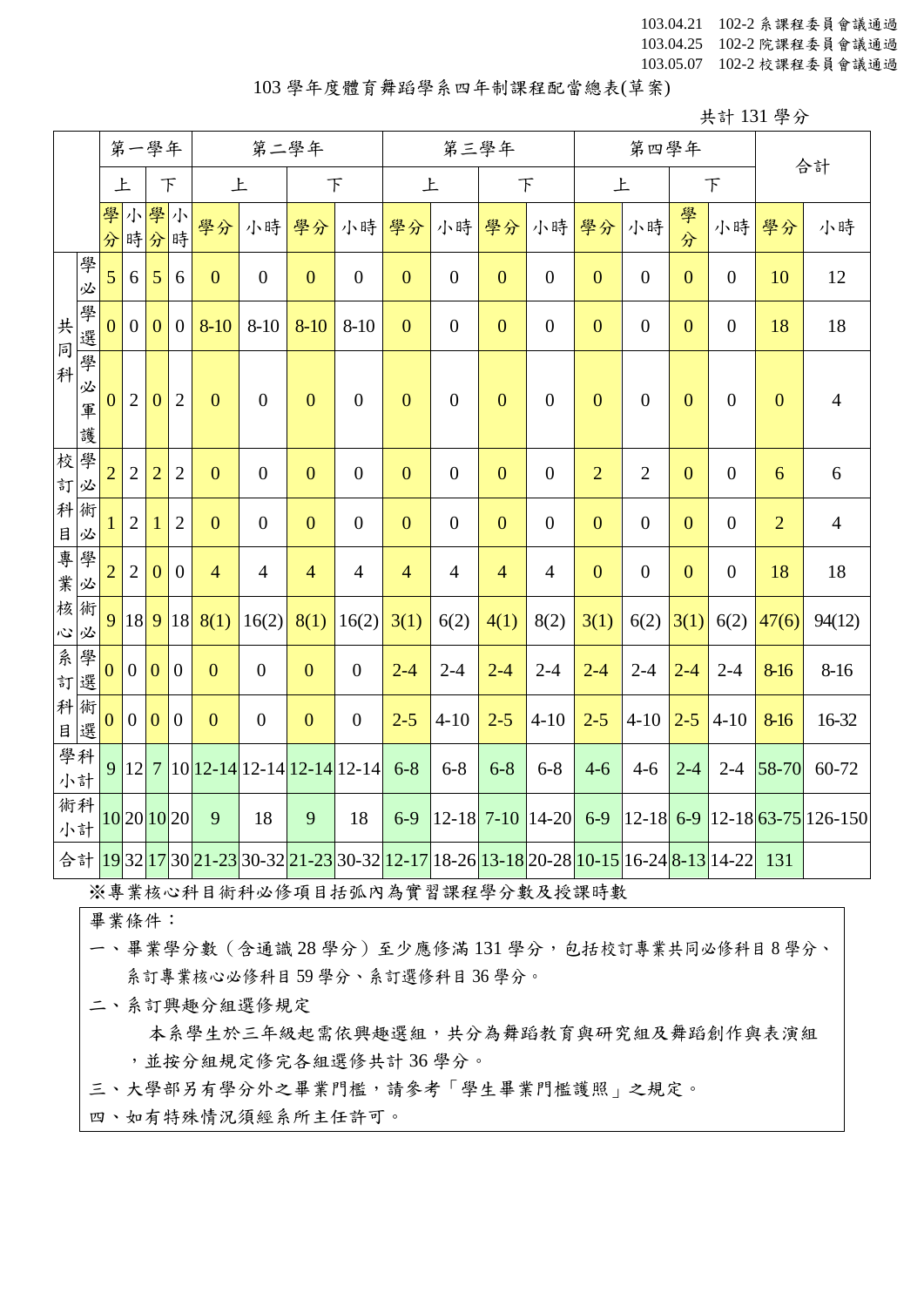103.04.21 102-2 系課程委員會議通過 103.04.25 102-2 院課程委員會議通過 103.05.07 102-2 校課程委員會議通過

### 103 學年度體育舞蹈學系四年制課程配當總表(草案)

共計 131 學分

#### 一、校訂專業共同必修科目:8 學分(學科 6 學分,術科 2 學分)

|         | 科目名稱                                                              |    | 時<br>數         | 必<br>選 |                | 第一年            |    | 第二年      |          | 第三年 |          | 第四年    | 備<br>註 |
|---------|-------------------------------------------------------------------|----|----------------|--------|----------------|----------------|----|----------|----------|-----|----------|--------|--------|
| 課程代碼    |                                                                   | 分  |                | 俢      | Ł              | 下              | Ł. | 下        | 上        | 下   | Ł        | $\top$ |        |
| 7002424 | 健康與體育概論<br>Introduction to Health and Physical<br>Education       | 2  | $\overline{2}$ | 必      | $\overline{c}$ |                |    |          |          |     |          |        |        |
| 7000019 | 人體解剖生理學<br>Human Anatomy and Physiology                           | 2  | $\overline{2}$ | 必      |                | $\overline{2}$ |    |          |          |     |          |        |        |
| 7001925 | 體育行政與管理<br>Administration and Management of Physical<br>Education | 2  | $\overline{2}$ | 必      |                |                |    |          |          |     | 2        |        |        |
| 7001201 | 游泳<br>Swimming                                                    | 1  | $\overline{2}$ | 必      |                | 1              |    |          |          |     |          |        |        |
| 7002579 | 田徑<br>Track and Field                                             | 1  | $\overline{2}$ | 必      | 1              |                |    |          |          |     |          |        |        |
| 合計      | 8                                                                 | 10 |                | 3      | 3              | $\Omega$       | 0  | $\Omega$ | $\Omega$ | 2   | $\Omega$ |        |        |

### 一、系訂專業必修科目:71 學分(學科 18 學分,術科 47 學分,實習 6 學分)

|        |                                                                          |                                                                       |                | 學<br>時                   | 必      | 第一年            |                | 第二年            |                | 第三年            |                | 第四年      |                | 備 |
|--------|--------------------------------------------------------------------------|-----------------------------------------------------------------------|----------------|--------------------------|--------|----------------|----------------|----------------|----------------|----------------|----------------|----------|----------------|---|
|        | 課程代碼                                                                     | 科目名稱                                                                  | 分              | 數                        | 選<br>俢 | 上              | $\overline{F}$ | 上              | $\top$         | 上              | $\top$         | 上        | $\overline{F}$ | 註 |
|        | 7001858                                                                  | 藝術概論<br>Introduction to Arts                                          | $\overline{2}$ | $\overline{2}$           | 必      | 2              |                |                |                |                |                |          |                |   |
|        | 7001687                                                                  | 舞蹈課程設計<br>Dance Curriculum Design                                     | $\overline{2}$ | $\overline{2}$           | 必      |                |                | $\overline{2}$ |                |                |                |          |                |   |
|        | 7001662                                                                  | 舞蹈教學法<br>Dance Pedagogy                                               | $\overline{2}$ | $\mathfrak{D}$           | 必      |                |                |                | $\overline{2}$ |                |                |          |                |   |
|        | 7003094                                                                  | 藝術行政與管理<br>Art Administration and<br>Management                       | $\overline{c}$ | 2                        | 必      |                |                |                |                | $\overline{2}$ |                |          |                |   |
| 學<br>科 | 7000209                                                                  | 臺灣舞蹈史<br>Taiwanese Dance History                                      | $\overline{2}$ | $\overline{2}$           | 必      |                |                |                |                | $\overline{2}$ |                |          |                |   |
|        | 7000099                                                                  | 中國舞蹈史<br><b>Chinese Dance History</b>                                 | $\overline{2}$ | $\overline{c}$           | 必      |                |                | $\overline{2}$ |                |                |                |          |                |   |
|        | 7000499                                                                  | 西洋舞蹈史<br><b>Western Dance History</b>                                 | $\overline{2}$ | $\mathfrak{D}$           | 必      |                |                |                | $\mathfrak{D}$ |                |                |          |                |   |
|        | 7003613                                                                  | 運動賽會與節慶表演專題<br>Thematic of performance for<br>sport and festival      | $\mathfrak{2}$ | $\overline{2}$           | 必      |                |                |                |                |                | $\overline{2}$ |          |                |   |
|        | 7002043                                                                  | 動作分析<br><b>Movement Analysis</b>                                      | $\overline{2}$ | 2                        | 必      |                |                |                |                |                | $\overline{2}$ |          |                |   |
|        | 小計                                                                       |                                                                       | 18             | 18                       |        | $\overline{2}$ | $\overline{0}$ | $\overline{4}$ | $\overline{4}$ | $\overline{4}$ | $\overline{4}$ | $\Omega$ | $\theta$       |   |
|        | 7002162/7002163 \<br>7002164/7002165                                     | 中國舞基本動作 (一)(二)<br><b>Basic Movement of Chinese</b><br>Dance( $I)(II)$ | $\overline{2}$ | $\overline{\mathcal{A}}$ | 必      | $\mathbf{1}$   | $\mathbf{1}$   |                |                |                |                |          |                |   |
| 術<br>科 | 7002182/7002183<br>7002184/7002185<br>7002186/7002187<br>7002189/7002188 | 中國舞(一)(二)(三)(四)<br><b>Chinese Folk</b><br>Dance( $I)(II)(III)(IV)$    | 8              | 16                       | 必      | $\overline{2}$ | 2              | $\overline{2}$ | $\overline{c}$ |                |                |          |                |   |
|        | 7002166/7002167<br>7002168/7002169                                       | 芭蕾(一)(二)(三)(四)<br>Ballet( $I)(II)(III)(IV)$                           | 8              | 16                       | 必      | $\overline{2}$ | 2              | $\overline{2}$ | 2              |                |                |          |                |   |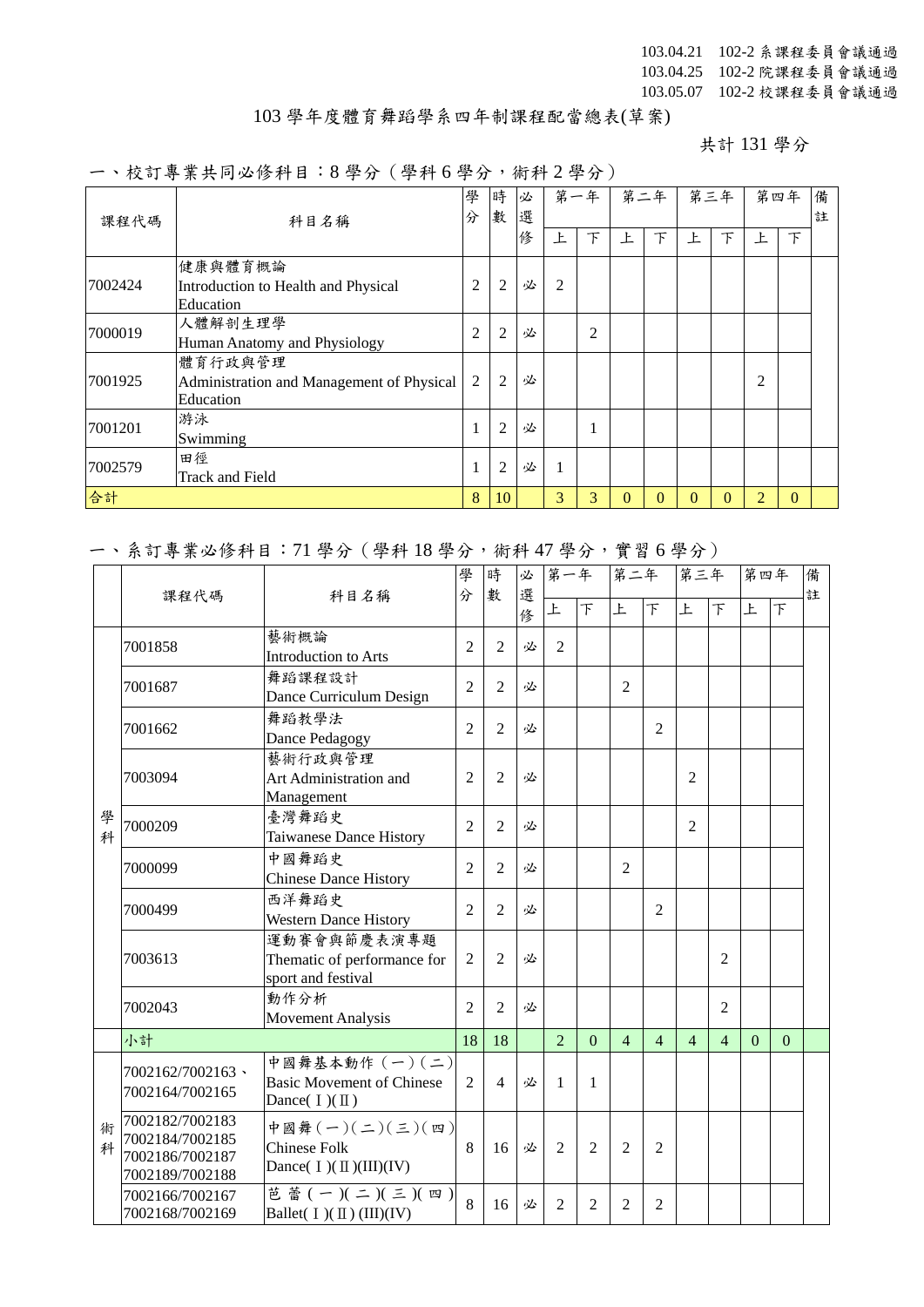103.04.21 102-2 系課程委員會議通過

103.04.25 102-2 院課程委員會議通過

103.05.07 102-2 校課程委員會議通過

|        | 7002170/7002171<br>7002172/7002173                                       |                                                                                                       |                |                |   |                |   |                |                |                |              |                |                |  |
|--------|--------------------------------------------------------------------------|-------------------------------------------------------------------------------------------------------|----------------|----------------|---|----------------|---|----------------|----------------|----------------|--------------|----------------|----------------|--|
|        | 7002174/7002175<br>7002176/7002177<br>7002178/7002179<br>7002180/7002181 | 現代舞(一)(二)(三)(四)<br>Modern Dance( $I$ )( $II$ )<br>(III)(IV)                                           | 8              | 16             | 必 | $\overline{2}$ | 2 | $\overline{2}$ | $\overline{2}$ |                |              |                |                |  |
|        | $7001652 \cdot 7001653$                                                  | 舞蹈音樂 (一)(二)<br>Dance Music( I)(II)                                                                    | $\overline{2}$ | $\overline{4}$ | 必 | $\mathbf{1}$   | 1 |                |                |                |              |                |                |  |
|        | 7003602 \ 7003603                                                        | 音樂形式與風格 (一)(二)<br>Music Form and Style                                                                | $\overline{2}$ | $\overline{4}$ | 必 |                |   | $\mathbf{1}$   | 1              |                |              |                |                |  |
|        | 7002822                                                                  | 灣舞蹈<br>Taiwanese Ethnic Dance                                                                         | 1              | $\overline{2}$ | 必 |                |   |                |                |                | $\mathbf{1}$ |                |                |  |
|        | 7001637 \7001638                                                         | 舞蹈即興 $(-)(-)$<br>Dance Improvisation( $I)(II)$                                                        | $\overline{2}$ | $\overline{4}$ | 必 | $\mathbf{1}$   | 1 |                |                |                |              |                |                |  |
|        | $7001666 \cdot 7001667$                                                  | 舞蹈創作 (一、二)<br>Dance Choreography( I)(II)                                                              | $\overline{2}$ | $\overline{4}$ | 必 |                |   | 1              | 1              |                |              |                |                |  |
|        | 7003614/7003628<br>7003615/7003629<br>7003616/7003630<br>7003617/7003631 | 中國舞技巧進階 (一)(二)<br>$(\Xi)(\mathfrak{w})$<br><b>Advanced Chinese Folk</b><br>Dance( $I)(II)(III)(IV)$   | $\overline{4}$ | 8              | 必 |                |   |                |                | 1              | 1            | $\mathbf{1}$   | $\mathbf{1}$   |  |
|        | 7003618/7003632<br>7003619/7003633<br>7003620/7003634<br>7003621/7003635 | 芭蕾技巧進階(一)(二)(三)<br>$(\nabla)$<br>Advanced Ballet ( $I$ )( $II$ )<br>$(\mathbb{II})(\mathbb{N})$       | 4              | 8              | 必 |                |   |                |                | 1              | 1            | 1              | $\mathbf{1}$   |  |
|        | 7003622/7003636<br>7003623/7003637<br>7003624/7003638<br>7003625/7003639 | 現代舞技巧進階 (一) (二)<br>$(\boldsymbol{\Xi})$ (四)<br><b>Advanced Modern Dance</b><br>$(\Pi)(\Pi)(\Pi)(\Pi)$ | 4              | 8              | 必 |                |   |                |                | 1              | 1            | $\mathbf{1}$   | 1              |  |
| 實<br>習 | $7001057 \cdot 7001569$<br>7001571 \ 7001574                             | 演出實習 (一) (二) (三)<br>$(\n$ 四 )<br>Dance<br>Practicum( $I$ )( $II$ )( $III$ )( IV)                      | $\overline{4}$ | 8              | 必 |                |   | $\mathbf{1}$   | 1              | 1              | 1            |                |                |  |
|        | $7001127 \cdot 7001128$                                                  | 畢業製作 (一) (二)<br><b>Final Performance Production</b><br>for Graduation $(I)(\mathbb{I})$               | $\overline{2}$ | $\overline{4}$ | 必 |                |   |                |                |                |              | $\mathbf{1}$   | 1              |  |
|        | 小計                                                                       |                                                                                                       | 53             | 106            |   | 9              | 9 | 9              | 9              | $\overline{4}$ | 5            | $\overline{4}$ | $\overline{4}$ |  |
| 合計     |                                                                          |                                                                                                       | 71             | 124            |   | 11             | 9 | 13             | 13             | 8              | 9            | $\overline{4}$ | $\overline{4}$ |  |

# 二、系訂選修科目:24 學分(學生依興趣選組做為專業發展方向)

|                       |        |                  | 課程代碼<br>科目名稱                                    |                | 學<br>分         | 時<br>數 | 必<br>選   | 第一年            |          | 第二年      |                | 第三年            |                | 第四年            |   | 備 |
|-----------------------|--------|------------------|-------------------------------------------------|----------------|----------------|--------|----------|----------------|----------|----------|----------------|----------------|----------------|----------------|---|---|
|                       |        |                  |                                                 |                |                | 俢      | 上        | $\overline{F}$ | F        | 下        | F.             | 下              | <b>F</b>       | $\overline{F}$ | 註 |   |
|                       |        | 7001058          | 教育概論<br>Introduction of Education               | $\overline{2}$ | $\overline{2}$ | 必<br>選 |          |                |          |          | $\overline{2}$ |                |                |                |   |   |
| 舞<br>蹈<br>教<br>育<br>與 |        | 7002494          | 兒童舞蹈教育<br>Dance Education for Children          | $\overline{c}$ | 2              | 必<br>選 |          |                |          |          |                | 2              |                |                |   |   |
|                       | 學<br>科 | 7001674          | 舞蹈評論<br>Dance Criticism                         | $\overline{2}$ | 2              | 必<br>選 |          |                |          |          |                |                | $\overline{2}$ |                |   |   |
|                       |        | 7001744          | 論文寫作<br><b>Essay Writing</b>                    | $\overline{2}$ | $\overline{2}$ | 必<br>選 |          |                |          |          |                |                |                | 2              |   |   |
| 研<br>究                |        | 小計               |                                                 | 8              | 8              |        | $\Omega$ | $\Omega$       | $\theta$ | $\Omega$ | 2              | $\overline{2}$ | $\overline{2}$ | $\overline{2}$ |   |   |
| 組<br>術                |        | 7002808 \7002811 | 舞蹈教學 (一)(二)<br>Instruction in Dance( $I)(II)$ ) | $\overline{2}$ | 4              | 必<br>選 |          |                |          |          |                | -1             |                |                |   |   |
|                       | 科      | 7001664、7001665  | 舞蹈教學實習 (一)(二)<br>in Dance<br>Practicum          | $\overline{c}$ | 4              | 必<br>選 |          |                |          |          |                |                |                |                |   |   |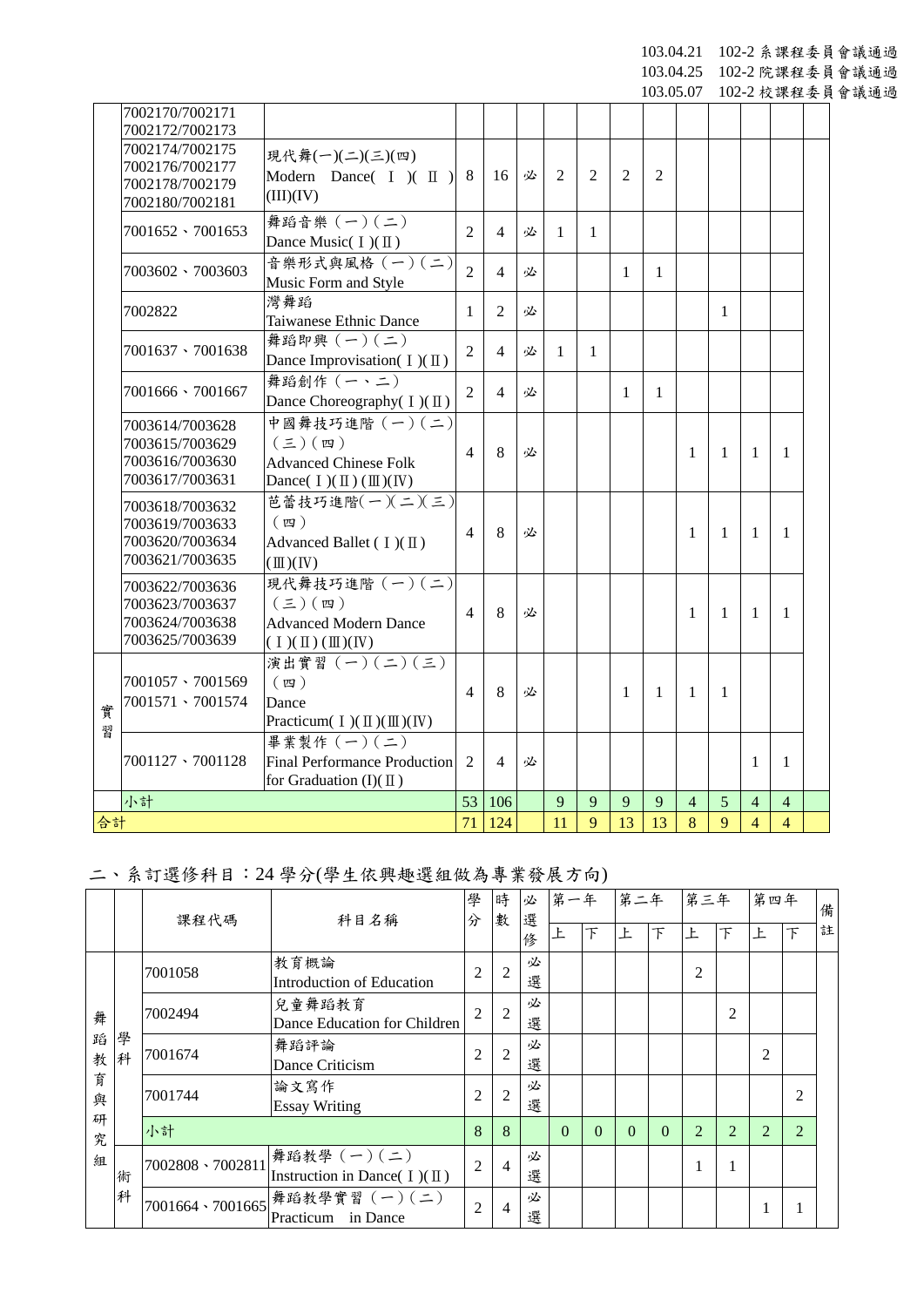103.04.21 102-2 系課程委員會議通過

103.04.25 102-2 院課程委員會議通過

103.05.07 102-2 校課程委員會議通過

|                  |        |                             | Teaching( $I)(II)$                                                                                      |                |                |        |                |                |              |              |                |                |                |                |                          |
|------------------|--------|-----------------------------|---------------------------------------------------------------------------------------------------------|----------------|----------------|--------|----------------|----------------|--------------|--------------|----------------|----------------|----------------|----------------|--------------------------|
|                  |        |                             |                                                                                                         |                |                |        |                |                |              |              |                |                |                |                |                          |
|                  |        | 小計                          |                                                                                                         | $\overline{4}$ | 8              |        | $\mathbf{0}$   | $\overline{0}$ | $\mathbf{0}$ | $\mathbf{0}$ | $\mathbf{1}$   | $\mathbf{1}$   | 1              | $\mathbf{1}$   |                          |
|                  | 合計     |                             |                                                                                                         | 12             | 16             |        | $\overline{0}$ | $\mathbf{0}$   | $\theta$     | $\mathbf{0}$ | $\overline{3}$ | 3              | 3              | $\overline{3}$ |                          |
|                  |        | 7000192、7000193 (四)         | 古典芭蕾 (一) (二) (三)<br>7000194 ⋅ 7000195 Classical Ballet (I)(II)<br>$(\mathbb{II})(\mathbb{N})$           |                |                |        |                |                |              |              |                |                |                |                |                          |
| 舞<br>蹈<br>創<br>作 | 術      | $7001262 \cdot 7001263$ (四) | 當代舞蹈 (一) (二) (三)<br>7001264 \cdot 7001265 Contemporary Dance (I)(II)<br>$(\mathbb{II})(\mathbb{N})$     | 8              | 16             | 必<br>選 |                |                |              |              | $\overline{2}$ | 2              | $\overline{2}$ | 2              | $\equiv$<br>選            |
| 與<br>表<br>演      | 科      | $7003626 \cdot 7003627$ (四) | 民間舞蹈 (一) (二) (三)<br>7003628 \ 7003629 Chinese Ethnic Dance<br>$(1)(\mathbb{I})(\mathbb{I})(\mathbb{N})$ |                |                |        |                |                |              |              |                |                |                |                |                          |
| 組                |        | 7002809、7002810 (四)         | 舞蹈編創 (一) (二) (三)<br>7002234 \ 7002235 Instruction in Dance<br>$(1)(\mathbb{I})(\mathbb{I})(\mathbb{N})$ | 4              | 8              | 必<br>選 |                |                |              |              | 1              | 1              | 1              | 1              |                          |
|                  | 合計     |                             |                                                                                                         | 12             | 24             |        |                |                |              |              | $\overline{3}$ | $\overline{3}$ | $\overline{3}$ | $\overline{3}$ |                          |
|                  |        | 7000642                     | 美學<br>Aesthetics                                                                                        | $\overline{c}$ | $\overline{2}$ | 選      |                |                |              |              |                |                |                |                |                          |
|                  |        | 7002236                     | 教育心理學概論<br>Introduction of Psychological<br>Foundations of Education                                    | $\overline{2}$ | $\overline{2}$ | 選      |                |                |              |              |                |                |                |                |                          |
|                  |        | 7002039                     | 舞蹈教育理論與實務<br>Theory and Practice of Dance<br>Education                                                  | $\overline{c}$ | $\overline{2}$ | 選      |                |                |              |              |                |                |                |                |                          |
|                  |        | 7002237                     | 舞蹈名作欣賞<br>Appreciation of Dance<br>Masterpieces                                                         | 2              | 2              | 選      |                |                |              |              |                |                |                |                |                          |
|                  |        | 7001567                     | 歌劇鑑賞<br>Appreciation of Opera                                                                           | $\overline{2}$ | $\overline{2}$ | 選      |                |                |              |              |                |                |                | 需              |                          |
|                  | 學      | 7003785                     | 舞蹈教學音樂分析<br>Analysis of Music for Dance<br>Course                                                       | 2              | $\overline{2}$ | 選      |                |                |              |              |                | $\,8\,$        |                |                | 俢<br>滿<br>$\overline{4}$ |
| 共<br>同           | 科      | 7000449                     | 多媒體製作<br>Multi-media Production                                                                         | $\overline{2}$ | $\sqrt{2}$     | 選      |                |                |              |              |                |                |                |                | 科<br>$\,8$               |
| 選<br>俢           |        | 7002248                     | 舞臺攝影<br><b>Stage Photography</b>                                                                        | $\overline{2}$ | $\overline{2}$ | 選      |                |                |              |              |                |                |                |                | 學<br>分                   |
|                  |        | 7002493                     | 藝文活動行銷<br>Marketing for Arts and<br><b>Cultural Activities</b>                                          | $\overline{c}$ | $\overline{c}$ | 選      |                |                |              |              |                |                |                |                |                          |
|                  |        | 7001525                     | 運動賽會管理<br>Management of Sport Events                                                                    | $\overline{2}$ | 2              | 選      |                |                |              |              |                |                |                |                |                          |
|                  |        | 7003751                     | 資料蒐集與應用<br>Data Collection and<br>Application                                                           | $\overline{2}$ | 2              | 選      |                |                |              |              |                |                |                |                |                          |
|                  |        | 7003633                     | 創造性戲劇<br>Creative Drama                                                                                 | $\overline{2}$ | $\overline{2}$ | 選      |                |                |              |              |                |                |                |                |                          |
|                  |        |                             | 其他<br>other                                                                                             | 2              | 2              | 選      |                |                |              |              |                |                |                |                |                          |
|                  | 小計     |                             |                                                                                                         | 8              | $\,8\,$        |        | $\overline{0}$ | $\mathbf{0}$   | $\theta$     | $\mathbf{0}$ |                | $\bf 8$        |                |                |                          |
|                  | 術<br>科 | 7003631                     | 創意潛能開發<br>Exploration of creative<br>potential                                                          | 1              | 2              | 選      |                |                |              |              |                | $\overline{4}$ |                |                | 需<br>俢                   |